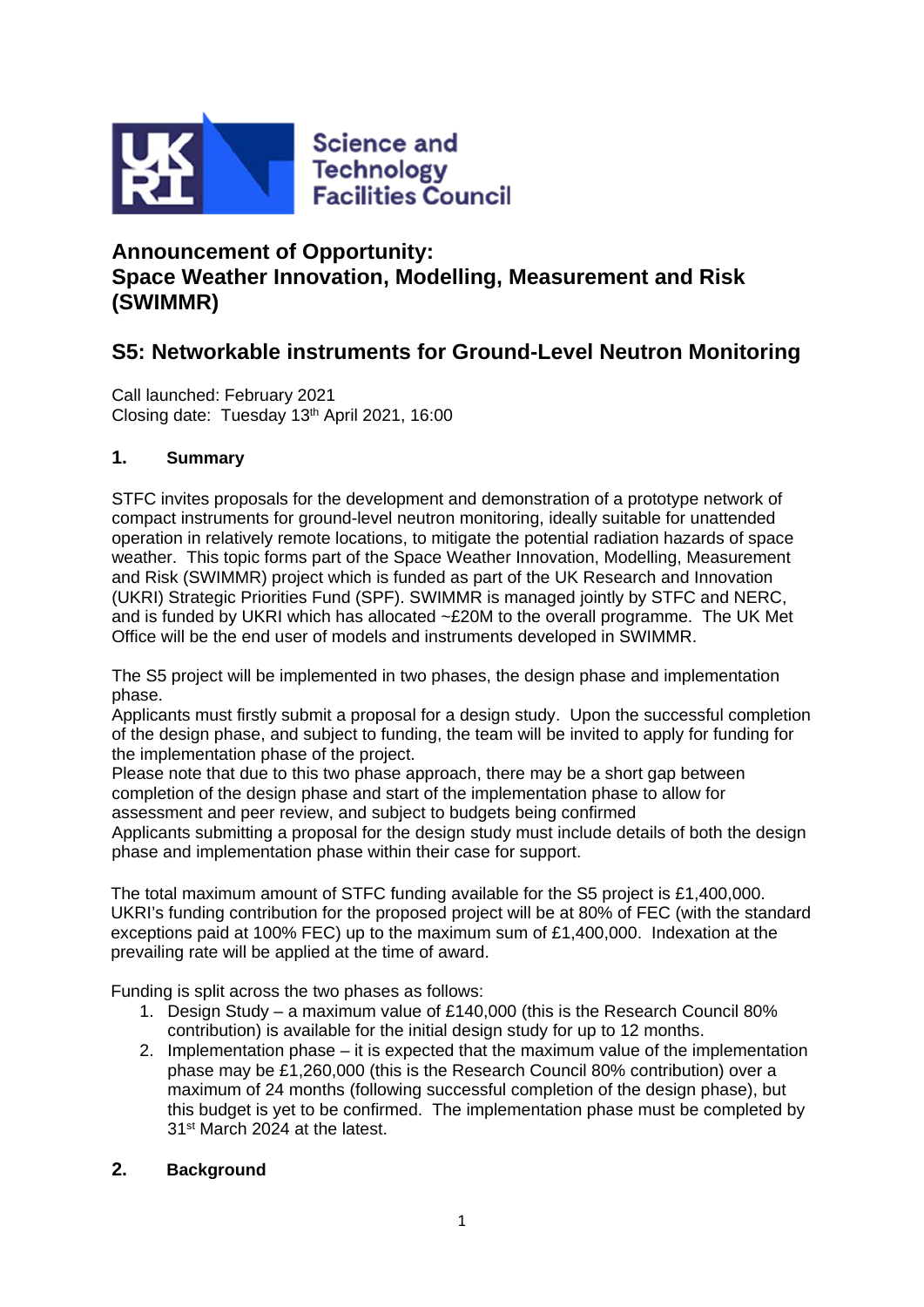### 2.1 Strategic Priorities Fund

The Strategic Priorities Fund (SPF) has been set up to build upon the vision of a 'common research fund' set out in Sir Paul Nurse's independent review of the Research Councils. The fund will drive an increase in high-quality multi and interdisciplinary research and innovation, ensure that UKRI's investment links up effectively with Government departments' research priorities and opportunities, and ensure that the system is able to respond to national strategic priorities and opportunities.

## 2.2 SWIMMR Objectives

SWIMMR aims to significantly improve the UK's space weather monitoring and forecasting capabilities, especially mitigating those risks with the highest potential for economic and societal impact. The programme aims to benefit both governmental and commercial sectors. The resultant world-leading space weather forecasting and mitigation capability will not only safeguard our considerable national investment in space-based infrastructure but will also confirm the UK's reputation as an international leader, with potential to collaborate with key partners internationally.

This programme is driven by the UK's ever-increasing reliance on modern technology. This includes our growing dependence on space-based systems for communications, global positioning and time-keeping. It also supports our aspirations to become a leading spacefaring nation, based on capabilities to both launch and support UK-licensed space assets. As well as operation of satellites and other space technology, SWIMMR addresses space weather effects on ionosphere dependent and affected systems, radiation effects on avionics, and the effects of geomagnetically induced currents (GICs) on power distribution grids.

SWIMMR involves a programme of activities involving STFC and NERC together with academic, industrial and governmental stakeholders. This coordinated approach across multiple partners will support a step change in capability, by greatly increasing the range of space weather monitoring and prediction services offered by the Met Office and by developing new instruments and facilities to service the UK stakeholders affected by space weather hazards. The UK Met Office, as the UK delivery agency for space weather forecasts, will be the primary end user for the models and instruments delivered by this research-to-operations programme.

#### 2.3 Scope of the SWIMMR project

The primary purpose of SWIMMR is to transition space weather research to operations (at the UK Met Office) in order to provide new forecasting and analysis capabilities. SWIMMR projects are very likely to draw on earlier Research Council funded projects and/or research funded by other agencies.

SWIMMR consists of a number of largely independent projects, further described below:

- S1: Improved in-situ radiation measurements for space and aviation
- S2: Technology testing and modelling
- S3: Research to Operations support
- S4: Forecasting from Sun to L1
- S5: Ground radiation monitor network
- S6: Space weather impact assessment study
- N1: Satellite radiation risk forecasts
- N2: Aviation risk forecasts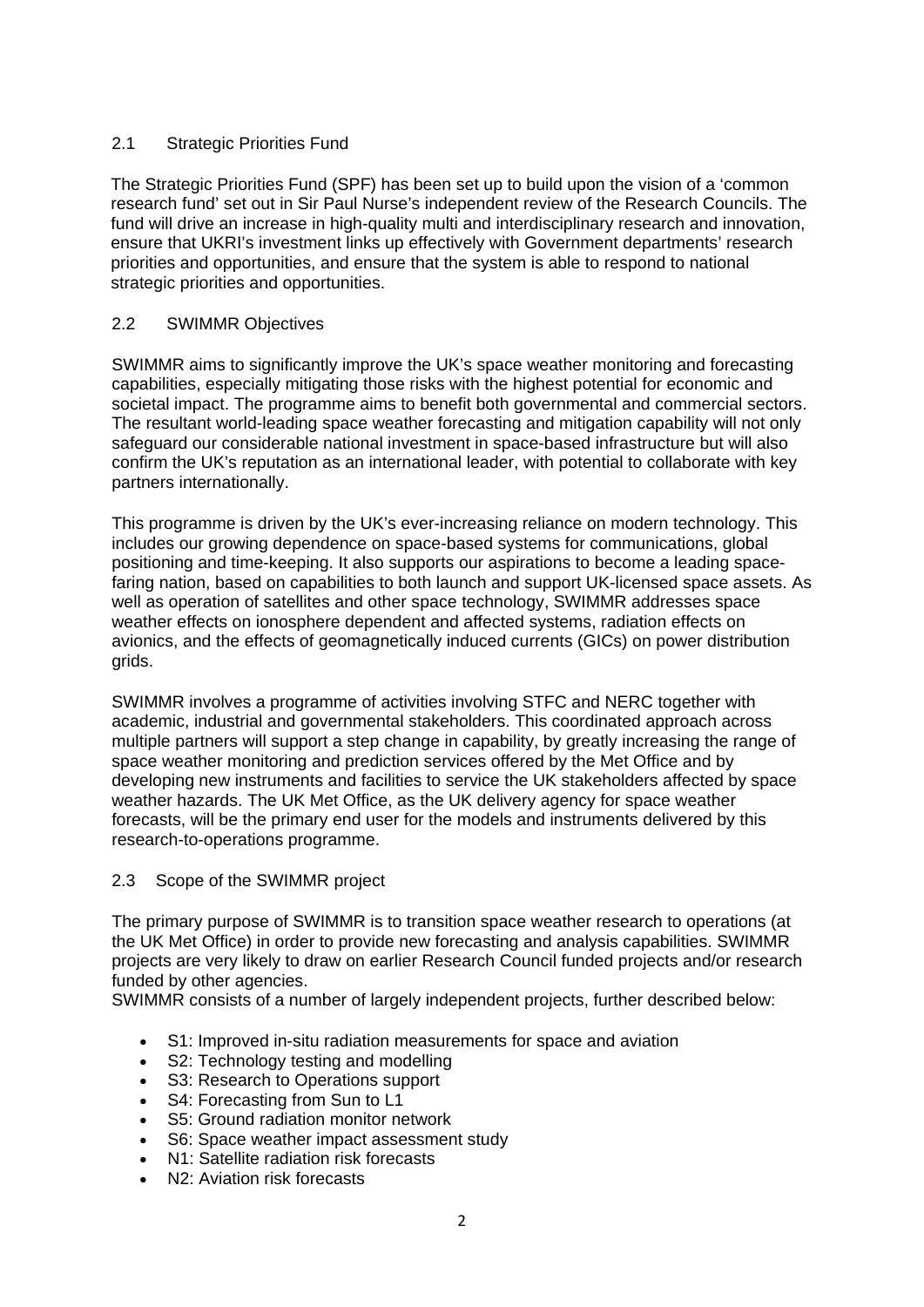- N3: GNSS and HF aviation forecasts
- N4: Ground effects forecasts
- N5: Satellite drag forecasts.

Projects S1-S6 will be delivered by STFC, while projects N1-N5 will be delivered by NERC. This Announcement of Opportunity only addresses the STFC call for project S5.

## **3. Equality, Diversity and Inclusion**

The long term strength of the UK research base depends on harnessing all the available talent and the Research Councils have together developed the ambitious UK Research and [Innovation Equality, Diversity and Inclusion Action Plan](https://www.ukri.org/files/legacy/skills/action-plan-edi-2016/) 

In line with the UK Research and Innovation Diversity Principles, STFC expects that equality and diversity is embedded at all levels and in all aspects of research practice. We are committed to supporting the research community in the diverse ways a research career can be built with our investments. This includes career breaks, support for people with caring responsibilities, flexible working and alternative working patterns. With this in mind, we welcome applications from academics who job share, have a part-time contract, need flexible working arrangements or those currently committed to other longer, large existing grants. Please see our [Equality and Diversity webpages](https://stfc.ukri.org/funding/promoting-equality-and-diversity/)

## **4. Project Requirements**

The general, technical and project specific requirements shall be addressed and their compliance shall be described in a compliance table forming part of the Case for Support.

#### 4.1 General Requirements

- 1. Project Cost: The project cost shall be less or equal to the specified budget, defined both in section 1 (above) and at the end of the project description (below). Any proposals costing more than the available budget will not be assessed.
- 2. Relevant dates: These are given in Section 11 and should be adhered to; however if your ability to respond is likely to be affected due to the Coronavirus pandemic, please contact us and we will be happy to discuss this with you.
- 3. Licencing: Please see Section 6.4, Licensing and Knowledge Exchange.
- 4. Liaison: Project proposals shall demonstrate ongoing project liaison with the Met Office to aid integration of the project outputs with the Met Office Space Weather Operations Centre (MOSWOC) operational forecasting environment.
- 5. Linkages: Project proposals shall highlight any linkages with other projects in the SWIMMR programme, or other relevant projects.
- 6. Dependencies: Project proposals shall clearly identify any critical dependencies on factors outside the control of the project team, including obligations to external groups and organisations.
- 7. Milestones: Project proposals shall provide a list of milestones and associated delivery dates. Milestones can be either technical reports or deliverables (to UKRI and the Met Office), see below.
- 8. Delivery Plan: Project proposals shall demonstrate a credible delivery plan. (Note that STFC, on advice from the Programme Board, may choose to close projects which are consistently failing to deliver against those agreed milestones and deliverables and this will be reflected in the grant conditions).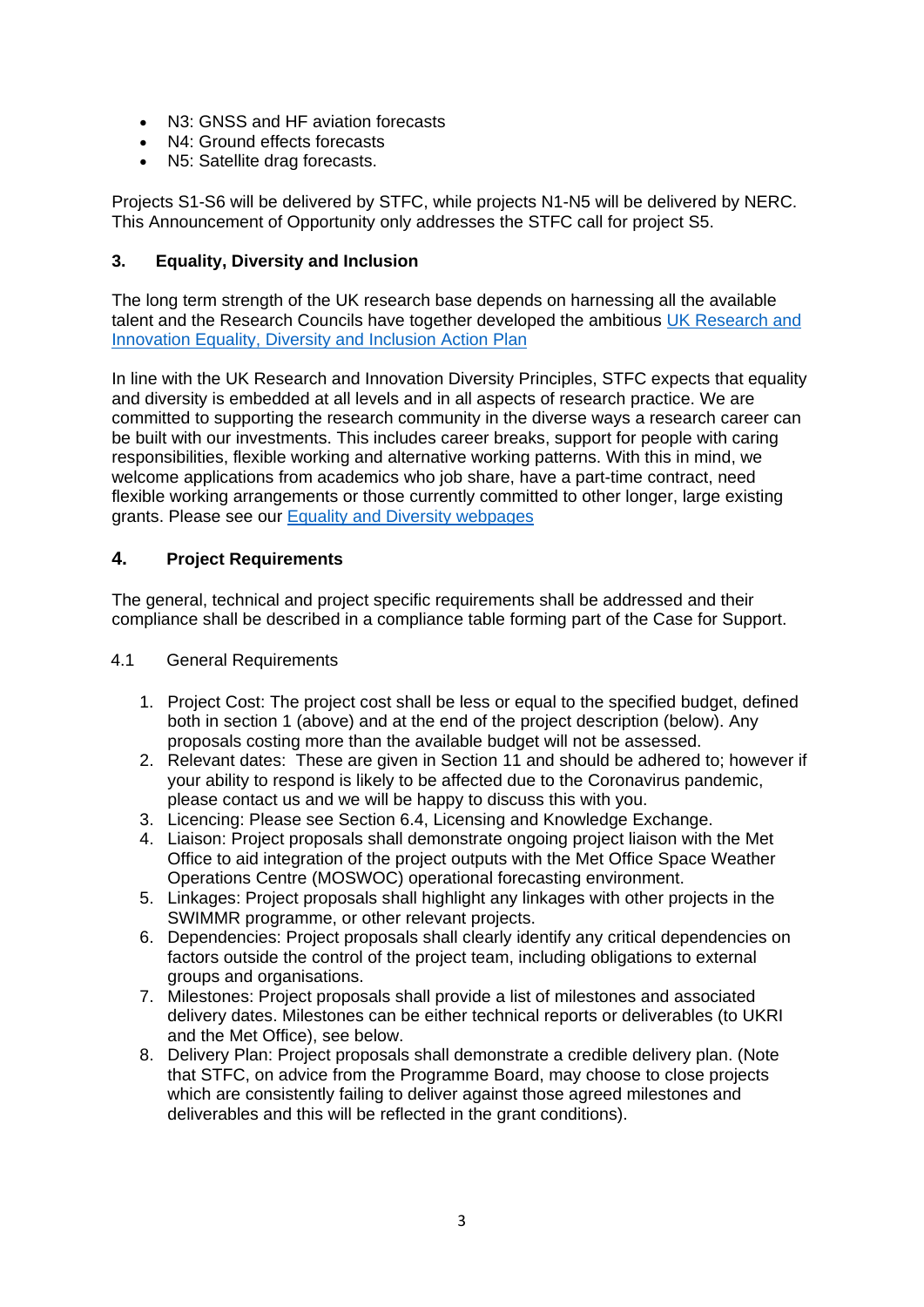# **5. S5: Networkable instruments for Ground-Level Neutron Monitoring**

### 5.1 Background

The first international networks of ground-level neutron monitors were established during the International Geophysical Year of 1957-58. They remain an important complement to airborne and space-borne radiation measurements, capable of measuring the intensity variations in primary and secondary cosmic radiation in the approximate energy range from ~500 MeV to >30 GeV. Sixty years on, some of the original IGY monitoring stations are still operating and the technology of these instruments has changed very little. Present day neutron monitoring stations tend to house large and bulky instruments, with lead lining of detector buildings being a favoured technique to facilitate the production of the secondary neutron flux on which the measurement technique relies. Currently there are only around 50 active stations for ground-level neutron monitoring worldwide, with none in the UK.

Project S5 aims to demonstrate that there are alternative technologies available for ground level neutron monitoring, which would in principle allow the construction and operation of significantly cheaper instruments and facilitate a re-introduction of monitoring in the UK and a major increase in the amount of monitoring available worldwide.

#### 5.2 Objectives

The objective of the SWIMMR S5 project is to develop and demonstrate a prototype network of compact instruments for ground-level neutron monitoring, ideally suitable for unattended operation in relatively remote locations. Instruments should be tested, and test results presented, to verify that such instruments can produce results comparable to those from existing ground level neutron monitors, such that they could enhance global existing capabilities. As a proof of concept, a small network of two or more such instruments should be operated as part of a test deployment, to provide a data stream capable of being ingested into the Met Office and feeding into the airborne radiation modelling being developed as part of SWIMMR N2.

#### 5.3 Required Deliverables

The required deliverables from this call should include:

- A design for a compact ground-level neutron monitor
- Two or more working prototypes, based on the above design
- Documented results from testing of such prototypes in a recognised neutron test facility, such as STFC's ChipIr
- Demonstrated operation of a small network of two or more prototype instruments in the field, including the provision of a data stream suitable for MOSWOC

The risk is recognised that the utility of the network might not be clearly demonstrated, if there are no GLE events occurring between the deployment stage and the end of the project.

#### 5.4 Research elements

It is expected that some element of research work may be needed in connection with this project, in order to establish some of the principles behind the design of a novel detector. Such research might include one or more of the following:

• Conversion of sensor technologies already used for other applications (e.g. in agriculture)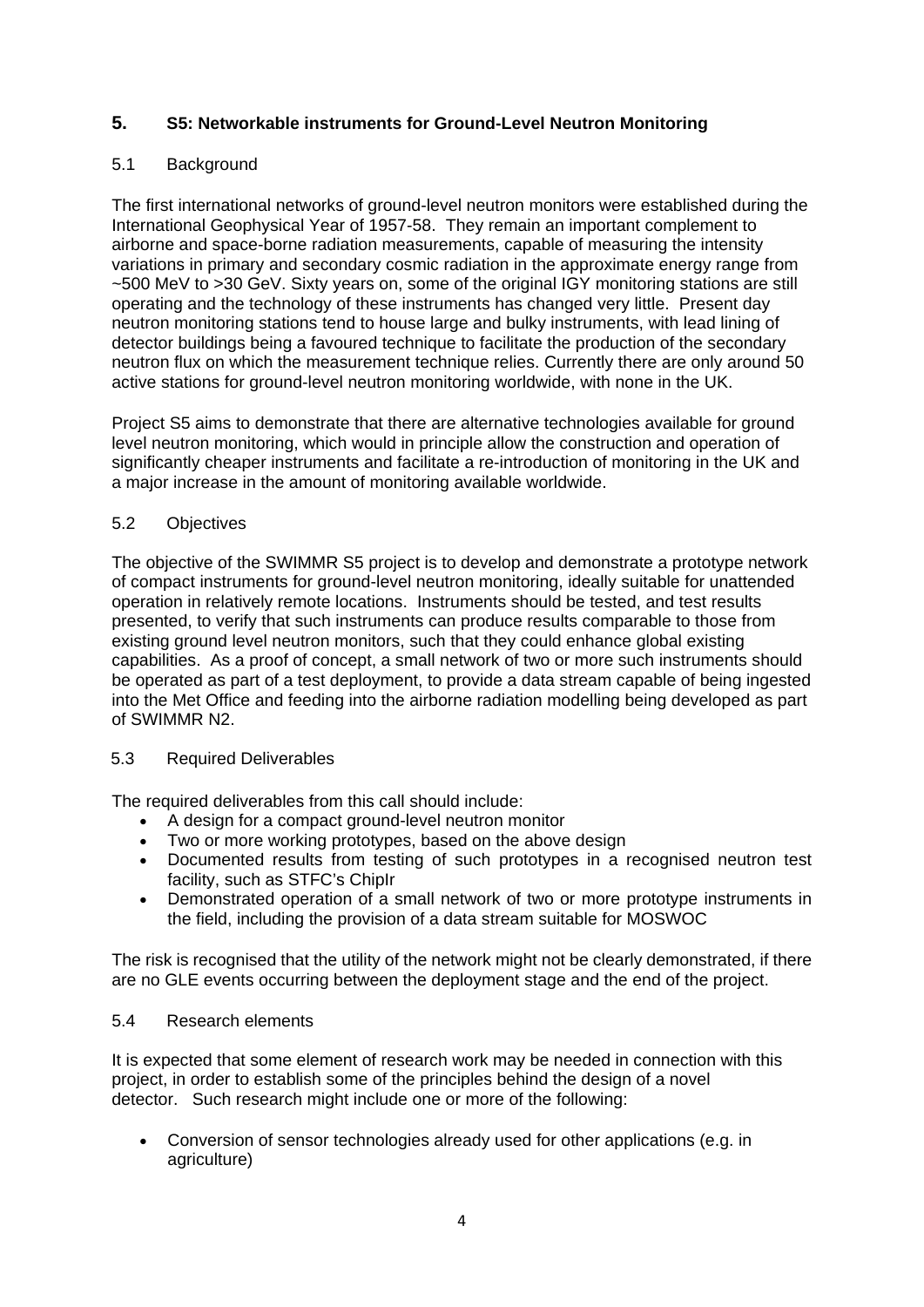- Identification of other potential uses for devices capable of ground level radiation monitoring
- Development of techniques for validation against data from more established sensors
- Development of techniques for autonomous operation in unattended settings

Other research topics can also be considered if a compelling case is made. Research must demonstrate that it has the potential to lead to improvements in instrument accuracy, or more comprehensive or durable operations.

#### 5.5 Assumptions and Dependencies on other SWIMMR Projects

It is assumed that demonstration of a suitable detector includes the provision of a data stream suitable for use by the Met Office and validated by comparison with the operation of more established types of ground level radiation monitor.

Project S2 (Support for technology testing and modelling) is providing financial support and hardware upgrades to the ChipIr facility, based in the ISIS neutron spallation source at Harwell. It is assumed that some element of prototype testing for project S5 could be done using this facility.

Project S3 (Research to Operations support) will develop an IT infrastructure which includes the ability to provide real-time data streams to space weather models being tested and validated for future operational use at the Met Office. One of these models, which will be developed in project N2, will be the SWIMMR Aviation Risk Model (SWARM). It is assumed that the instrument to be prototyped in SWIMMR S5 will be capable of producing a data stream suitable for either assimilation into, or verification of, the SWARM model produced in SWIMMR N2, via the software environment produced in SWIMMR S3. Proposers may assume that a sufficiently mature version of the S3 infrastructure will be in place by June 2021.

It is expected that any sensor being developed in SWIMMR S5 should produce output data in a form which allows it to be easily combined with data from the network of international ground-level neutron monitors being operated worldwide.

#### 5.6 Milestones

The following table of milestones illustrates the expectations of STFC and the Met Office for this project. The proposers are at liberty to propose different milestones which may better represent their proposal.

| Design Phase – up to 12 months |                                                                                                                                                                                                                                                                                                                             |             |
|--------------------------------|-----------------------------------------------------------------------------------------------------------------------------------------------------------------------------------------------------------------------------------------------------------------------------------------------------------------------------|-------------|
| <b>DN1.1</b>                   | Initial report on technical approach, scientific justification and proposed<br>instrument design                                                                                                                                                                                                                            | 6<br>months |
| <b>DN1.2</b>                   | Detailed design of prototype instrument                                                                                                                                                                                                                                                                                     | 12          |
|                                | The outcome of the design phase should be sent to STFC at least one<br>month before the end date of the design phase. This will be assessed,<br>and if successful, and subject to budgets, the applicants will be invited<br>to submit a proposal for the implementation phase. This will be peer<br>reviewed by the Panel. |             |

#### **Table 1: Exemplar Milestones**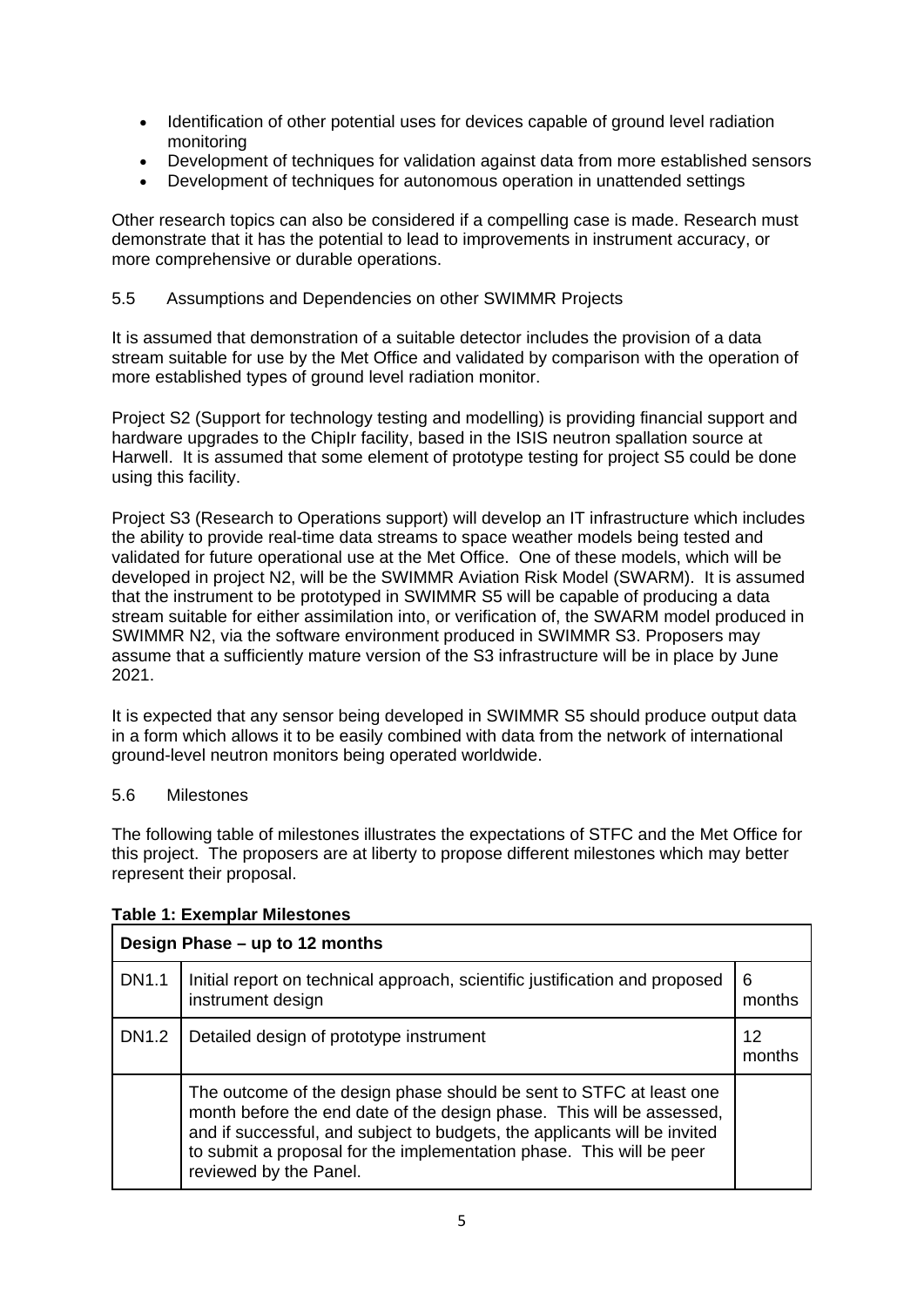| Implementation Phase - up to 24 months |                                                                                                                           |              |
|----------------------------------------|---------------------------------------------------------------------------------------------------------------------------|--------------|
| DN1.3                                  | Construction of working prototype and start of test phase                                                                 | 18<br>months |
| <b>DN1.4</b>                           | Report on test phase including documented test results                                                                    | 24<br>months |
| DN1.5                                  | Prototype field trials, including provision of data stream to Met Office                                                  | 30<br>months |
| DN1.6                                  | Final report on instrument performance and research advances,<br>finalisation of instrument designs ready for production. | 36<br>months |

#### 5.7 Budget and Timescales

This project will be split into two phases as follows:

- 1. Design Study a maximum value of £140,000 (this is the Research Council 80% contribution) is available for the initial design study for up to 12 months. The applicants may complete the design phase in a timescale shorter than 12 months if they wish, for example, using more staff effort in a shorter timeframe (but within the available budget).
- 2. Implementation phase it is expected that the maximum value of the implementation phase may be £1,260,000 (this is the Research Council 80% contribution) over a maximum of 24 months (following successful completion of the design phase), but this budget is yet to be confirmed. The implementation phase must be completed by 31st March 2024 at the latest.

The total value of both phases of project S5 is expected to be £1,400,000 (this is the Research Council 80% contribution), subject to budgetary approval, with an end date no later than 31st March 2024.

#### **6. Project governance, reporting, data management, knowledge exchange and liability**

#### 6.1 Governance

Each funded project will be managed as a single entity by the Principal Investigator (PI) who will report to the SWIMMR Senior Programme Manager (SPM) at the Rutherford Appleton Laboratory operating on behalf of STFC and NERC.

The programme is managed and overseen by the SPF SWIMMR Programme Board, which is advised by the SPF SWIMMR Strategic Advisory Committee. Funded projects will be required to work with the SPF SWIMMR coordination team and engage with crossprogramme activities.

#### 6.2 Reporting requirements

There are a number of reporting requirements as described below and will be included as an additional grant condition on the successful award. All reports shall be delivered to the SPM.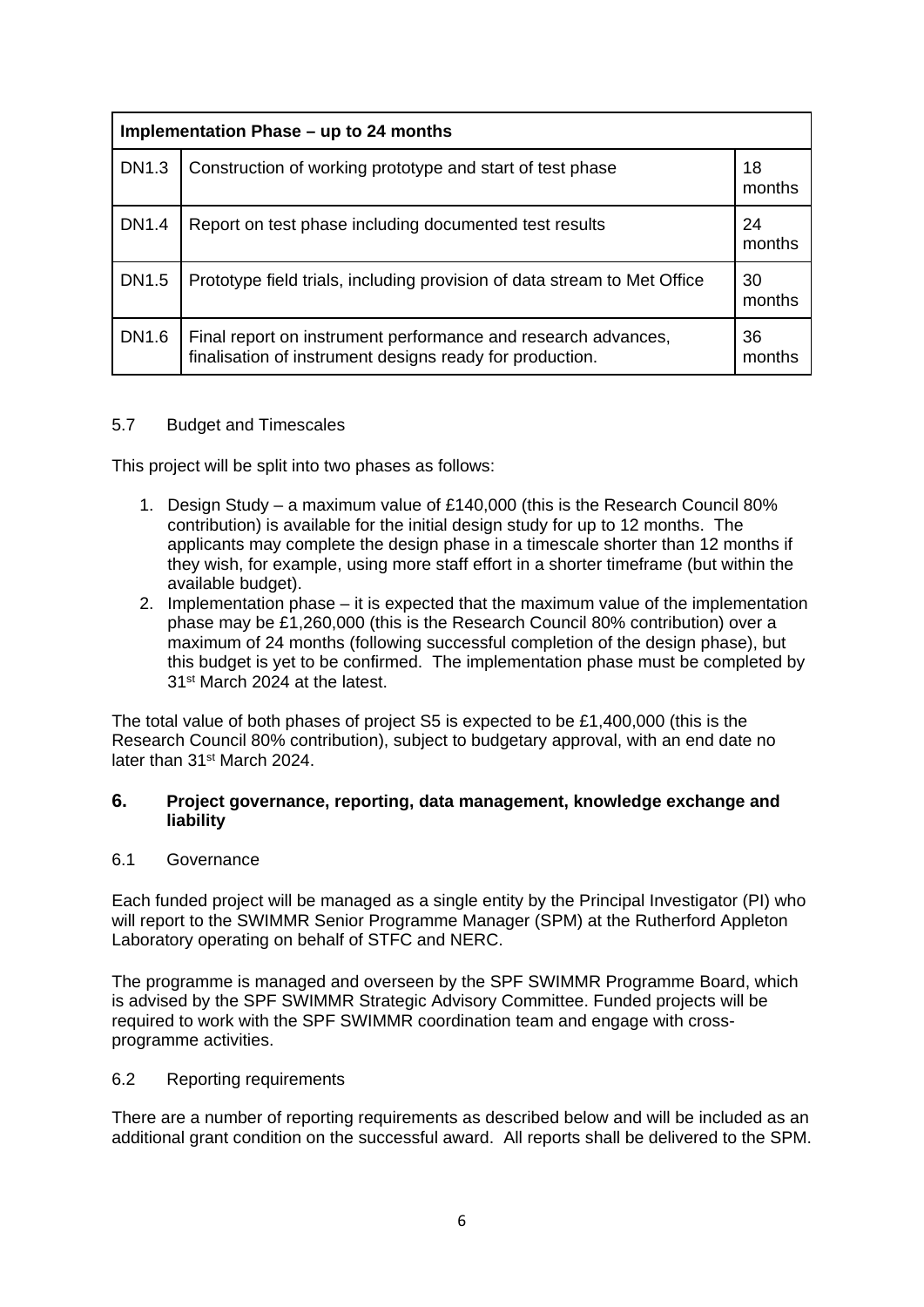- **Journal Papers and Technical Reports.** Applicants are encouraged to submit journal papers. In addition, and as appropriate to the project, technical reports forming deliverable milestones are required.
- **Progress Reports.** Short (~3-pages) progress reports are required every three months to enable the SPF SWIMMR Programme Board to track progress. The SPM will provide a template for these reports. The applicant should be prepared to respond to reasonable requests for additional information.
- **Final Report.** A detailed final technical report shall be delivered.
- **SWIMMR Meetings**. Successful applicants are expected to attend an annual SWIMMR symposium. It is anticipated these symposia will be at STFC RAL or at the Met Office or in Swindon.
- **Project Meetings.** Successful applicants are expected to coordinate six monthly progress meetings at which STFC, NERC and the Met Office will be represented.
- **Researchfish.** SWIMMR participants are required to engage in the monitoring and evaluation of the programme by the Programme Management to facilitate the assessment of the programme in reaching its goals and supporting future funding calls.

SWIMMR lead participants, from both research and industrial teams are required to complete a survey to support evaluation at the project start, project end and 5-10 years post project end (final time frame tbc following programme end). All grants are to be reported on through the Researchfish portal at least annually, and SWIMMR participants are requested to make reference to the Researchfish guidance at [Annex](#page-14-0)  [1](#page-14-0) to ensure all required reporting parameters are included in annual submissions. Questions regarding monitoring and evaluation should firstly be directed to Project Manager Mila de Vere [\(mila.de.vere@stfc.ac.uk\)](mailto:mila.de.vere@stfc.ac.uk) or Programme Manager Ian McCrea [\(ian.mccrea@stfc.ac.uk\)](mailto:ian.mccrea@stfc.ac.uk), and if further clarification is needed, Evaluation Programme Manager Fiona Larner [\(fiona.larner@stfc.ukri.org\)](mailto:fiona.larner@stfc.ukri.org).

#### 6.3 Data management

In accordance with STFC policy, projects are expected to complete a data management plan. This should be submitted as an attachment to the JeS pro forma and is a mandatory requirement for all proposals to this call. The plan should be no longer than two pages of A4. The plan, together with any costs associated with it, will be considered and assessed by the normal peer review process. The data management plan should explain how the data will be managed over the lifetime of the project and, where appropriate, preserved for future re‐use. Applications that do not have a data management plan will not be accepted. More information can be found in the [Research Grants Handbook.](https://stfc.ukri.org/funding/research-grants/data-management-plan/)

#### 6.4 Licensing and Knowledge Exchange

Applicants are requested to submit a document under "Other Attachments" providing information on Licensing and Knowledge Exchange, as required by the Met Office, which should cover two areas as follows:

The first relates to intellectual property and licensing. Above all other considerations, SWIMMR seeks to transition research to operations in the Met Office. Consequently, it is critically important that the Met Office can use the foreground IP (including models, data and technology) developed in SWIMMR and, where necessary, also use the background IP (Including models, data and technology) on which the foreground research is based. Consequently, each project proposal shall be accompanied by a statement at the start of the document such that:

"All institutions and individuals, forming part of this proposal, will grant a royalty free, irrevocable, non-exclusive licence for foreground and dependent background IP (including models, data and technology) to the UK Met Office for research and non-commercial operations, excluding the following [*insert a schedule of models, data and technology which*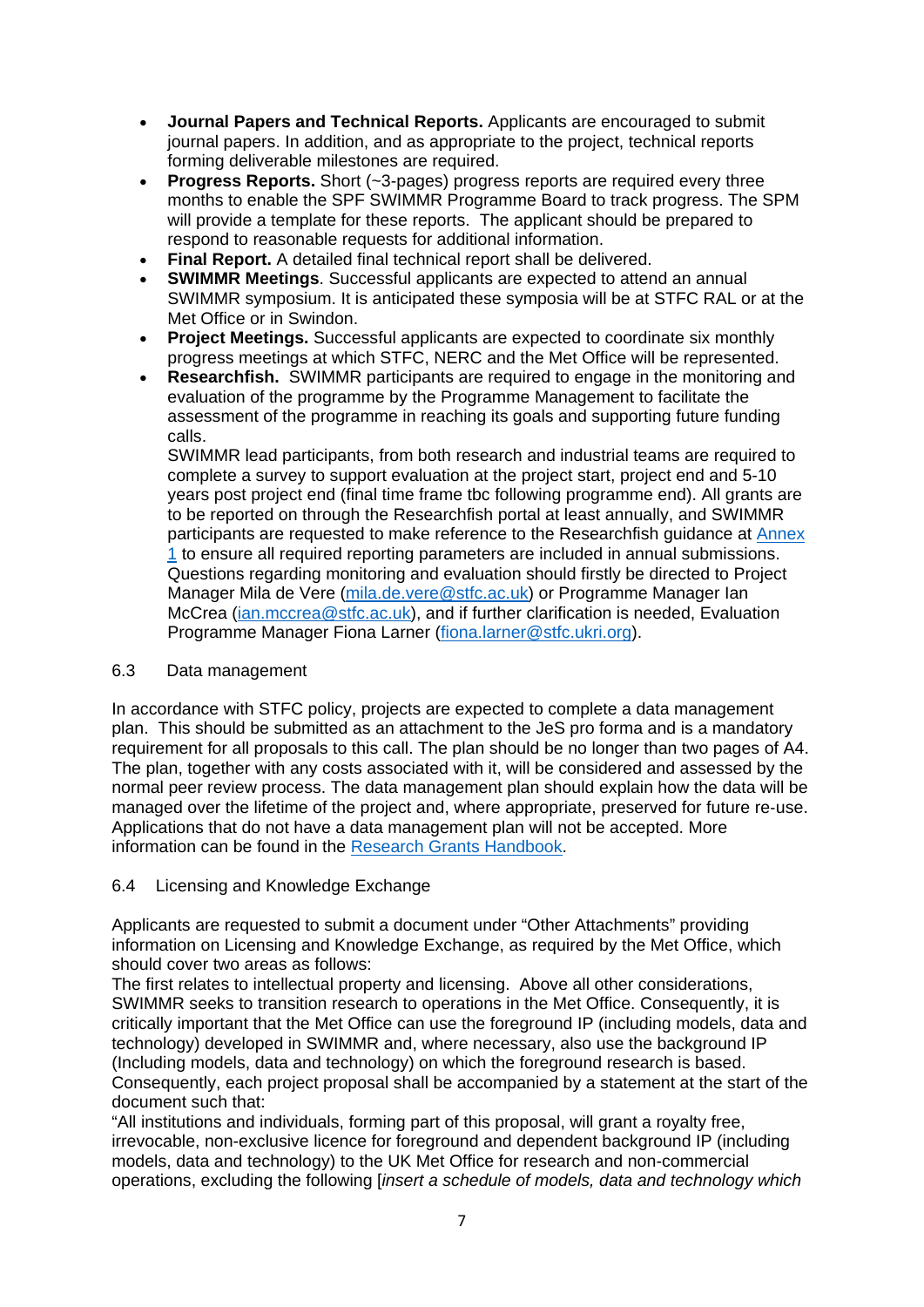*are not owned by the proposers*]. This noting that foreground and background IP remains exclusively owned by the originator."

A proposal without this statement will not be assessed.

The second requirement of this document is to identify Knowledge Exchange (KE), with associated delivery costs identified where relevant. (These activities do not have to be costincurring; it is not a requirement to include funded activities. Any funds required to carry out any proposed, outcome-driven activities identified within this **must** be fully justified within the Justification of Resources statement.)

Please note that in SWIMMR, this document should focus on interactions with the Met Office, scientific dissemination and public understanding. Engagement with other stakeholders should not be addressed since this will be the responsibility of the Met Office.

Please note that a grant condition will be added to the grant to state that there must be a formal IP agreement between the proposers and the Met Office. If such agreement is not in place and IP issues are addressed, STFC may withdraw the grant.

## **7. Liability**

On acceptance and adoption of the models, data and technology, the Met Office will assume liability for their operational use.

#### **8. Application process**

- 8.1 Limitations
	- 1. PhD Funding: No projects shall apply for PhD funding as part of this call.

#### 8.2 Application Process

Where necessary, applicants are encouraged to contact the STFC Programme Office at an early stage to discuss any questions on call procedures [\(SWIMMRSTFC@stfc.ac.uk\)](mailto:SWIMMRSTFC@stfc.ac.uk). Scientific and remit queries should be emailed to the Senior Programme Manager (SPM) [\(ian.mccrea@stfc.ac.uk\)](mailto:ian.mccrea@stfc.ac.uk)

Applicants are also encouraged to discuss their proposal with the Met Office by the date specified in Table 4. Please contact the Met Office, via: [simon.machin@metoffice.gov.uk](mailto:mark.gibbs@metoffice.gov.uk) or [david.jackson@metoffice.gov.uk.](mailto:david.jackson@metoffice.gov.uk)

In the first instance, applicants are invited to submit a proposal for the design phase. The JeS form should include funding for the design phase only, for a period of up to 12 months. However, please ensure the case for support includes details of both the design phase and the implementation phase as noted in this document, so that the Panel can see the project plans in its entirety.

#### **Please note that the award of funding for the design phase does not guarantee funding for the implementation phase.**

The successful team will be required to submit a report on the outcome of the design phase to STFC at least one month before the end date of the design phase. This will be peer reviewed by the Panel and by the SWIMMR Programme Board.

If the design phase is successfully passed, the applicants will be invited to submit a proposal (JeS form and case for support) for the implementation phase. It is expected that the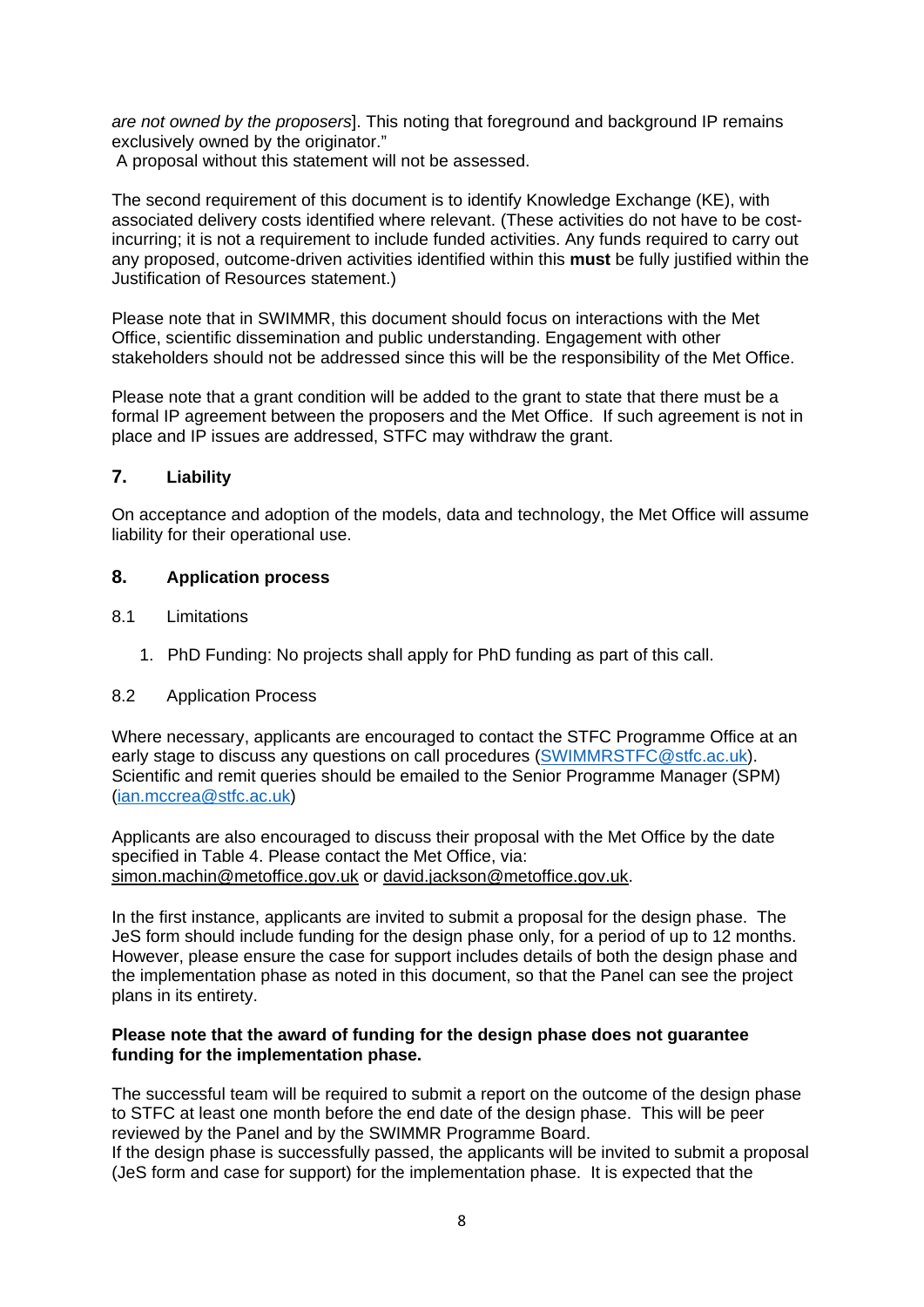content of the case for support relating to the implementation phase will essentially be the same as that submitted within the design study, however if there are any changes these should be made clear.

The proposal for the design phase must be submitted using the Joint electronic-Submissions system (JeS). Please select Document Type - 'Standard Proposal', Scheme - 'Standard', Call – "SWIMMR S5".

Applicants must ensure that their proposal is received by STFC by the specified time on the closing date. The JeS system will close at that time and proposers will not be able to submit to STFC after that time. Proposers should leave enough time for their proposal to pass through their organisation's JeS submission route before the closing date and time. Any proposal that is incomplete or does not meet the eligibility criteria of STFC will be rejected and will not be considered.

**Due to the uncertainty caused by the Coronavirus pandemic, if any potential applicants are interested in applying to this Call but impacted by the measures being put in place by UK government, please contact us and we will be happy to discuss this with you.**

All attachments submitted through the Je-S system must be completed as specified in the JeS helptext: [https://je-](https://je-s.rcuk.ac.uk/Handbook/pages/GuidanceonCompletingaStandardG/CaseforSupportandAttachments/STFCspecificrequirements.htm)

[s.rcuk.ac.uk/Handbook/pages/GuidanceonCompletingaStandardG/CaseforSupportandAttac](https://je-s.rcuk.ac.uk/Handbook/pages/GuidanceonCompletingaStandardG/CaseforSupportandAttachments/STFCspecificrequirements.htm) [hments/STFCspecificrequirements.htm](https://je-s.rcuk.ac.uk/Handbook/pages/GuidanceonCompletingaStandardG/CaseforSupportandAttachments/STFCspecificrequirements.htm)

The correct attachment type should be used in JeS as that determines whether attachments are visible to Panel Members. Attachments must not exceed the page limits specified for the attachment type and scheme, regardless of the number of component Research Organisations.

Attachments should be converted to PDF and checked prior to attaching to the proposal in JeS, as PDF conversion of documents with any non-standard fonts (scientific notation, diagrams etc.) can result in changes, such as missing data or increased document length.

8.3 Tables to be embedded in Case for Support

Two supporting tables are required for inclusion in the Case for Support. These tables will form an important part of the assessment process.

• Milestone Plan

The Case for Support shall list and describe a series of milestones which may be reports and/or deliverables. Exemplar milestones have been provided in Table 1 (above), but these may be adapted to suit the proposal.

• Compliancy Table A compliancy table shall be incorporated into the Case for Support to illustrate compliance or otherwise. The required format is described in Table 2.

#### **Table 2: SWIMMR S5 Compliancy Table**

This compliancy table is intended as a checklist, to ensure that the Case for Support contains all of the information needed for a review panel to make an informed decision about the funding application. This means that details of the items below should be presented as text in the Case for Support, and not just in the following table.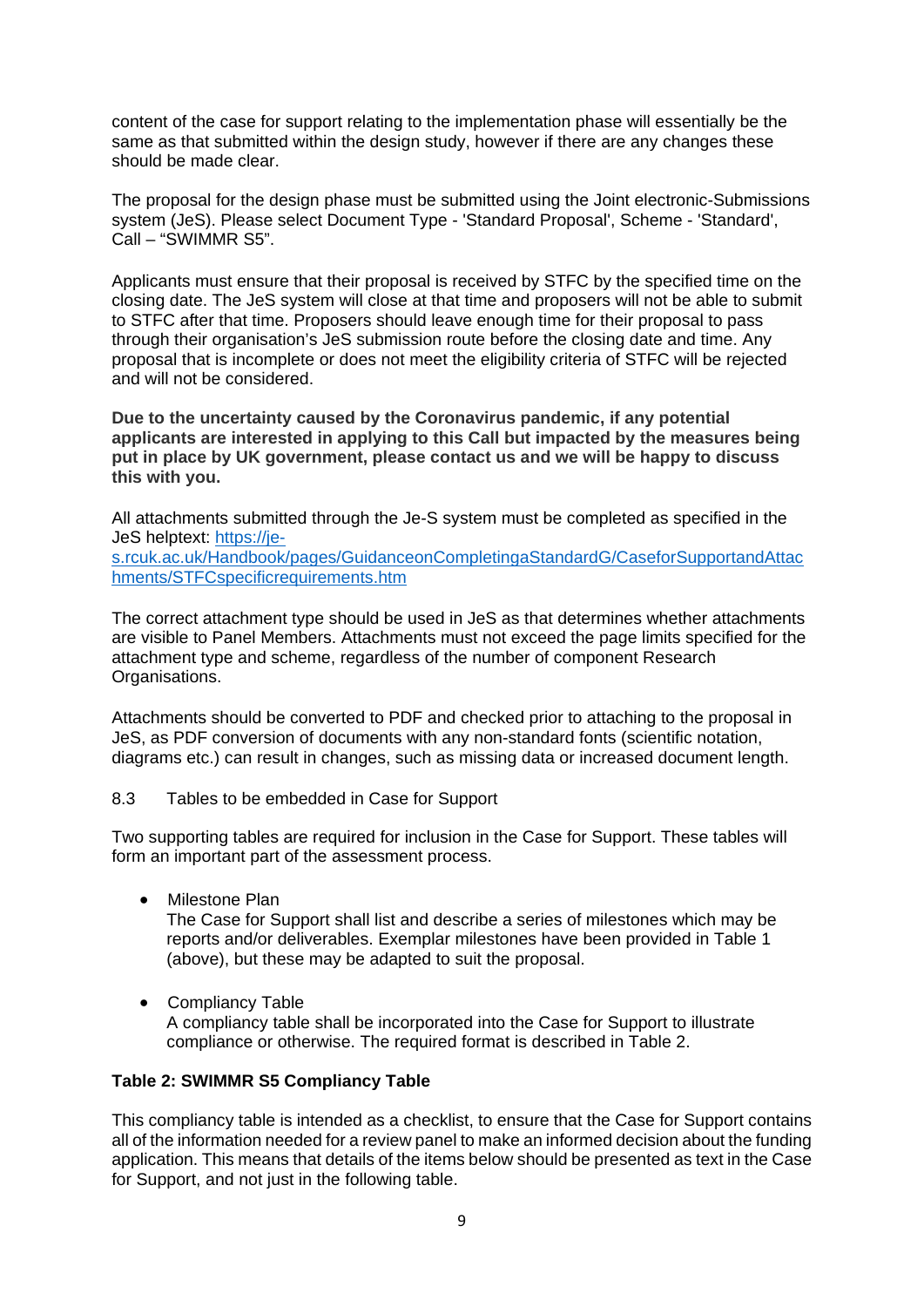| Requirement                                                                                                                                                       | <b>Compliance</b><br>(Yes, No,<br>Partial) | <b>Explanatory</b><br>comments |
|-------------------------------------------------------------------------------------------------------------------------------------------------------------------|--------------------------------------------|--------------------------------|
| <b>GENERAL REQUIREMENTS (see Section 4.1)</b>                                                                                                                     |                                            |                                |
| Does the application include the full costings for both<br>project phases?                                                                                        |                                            |                                |
| Does the application contain a clear delivery plan,<br>listing proposed milestones and deliverables, with<br>dates?                                               |                                            |                                |
| Has the application specified the number and cost of<br>any prototypes to be produced in the design phase of<br>the study?                                        |                                            |                                |
| Has the application specified the number and cost of<br>detectors to be produced in the development phase of<br>the study?                                        |                                            |                                |
| Have all issues associated with intellectual property,<br>patents and licensing been addressed?                                                                   |                                            |                                |
| Have any critical dependencies outside the control of<br>the project team been identified, including obligations<br>to external groups and organisations?         |                                            |                                |
| Are the applicants happy to liaise with the UK Met<br>Office and to link to other SWIMMR projects as<br>required?                                                 |                                            |                                |
| <b>TECHNICAL REQUIREMENTS</b>                                                                                                                                     |                                            |                                |
| Have the operating principles of the proposed<br>instrument(s) been clearly explained in the<br>application?                                                      |                                            |                                |
| Has the application demonstrated that the proposed<br>detector(s) would be sensitive to space weather<br>radiation events, such as GLEs and Forbush<br>decreases? |                                            |                                |
| Have the anticipated count rates been included?                                                                                                                   |                                            |                                |
| Have the required procedures to recover primary<br>fluxes from measured count rates been described?                                                               |                                            |                                |
| Have issues of environmental effects and detector<br>stability been addressed?                                                                                    |                                            |                                |
| Have the required sensor calibration procedures been<br>described?                                                                                                |                                            |                                |
| Have the required models, test facilities and access to<br>such facilities needed to establish instrument<br>performance been described?                          |                                            |                                |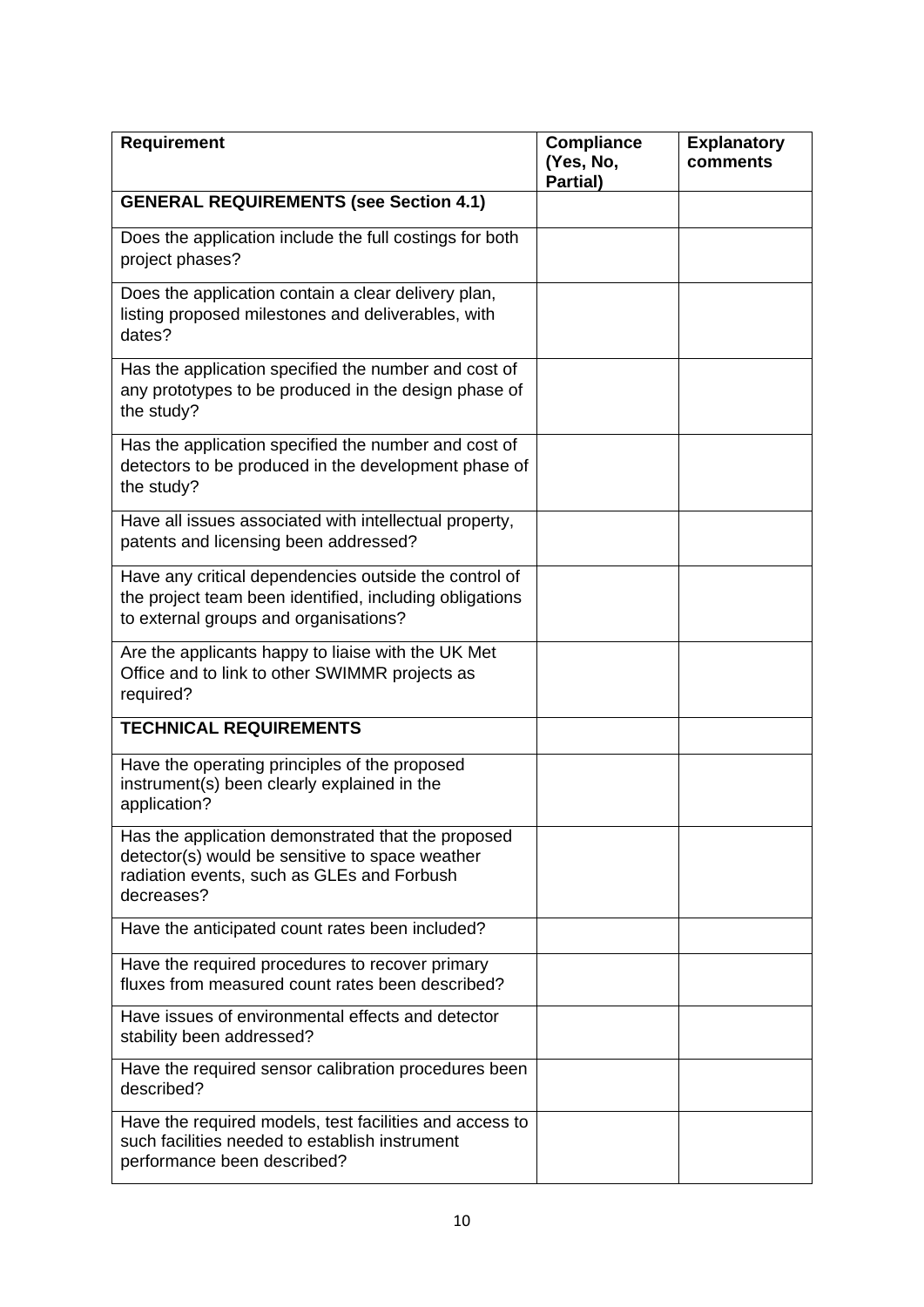| Has the potential for instruments to operate stably<br>and autonomously for long periods, with low<br>maintenance, been demonstrated?                                                                      |  |
|------------------------------------------------------------------------------------------------------------------------------------------------------------------------------------------------------------|--|
| Have the instrument siting and power requirements<br>been clearly described?                                                                                                                               |  |
| Have any potential sites been identified for an initial<br>UK deployment?                                                                                                                                  |  |
| Has the proposed instrument been assessed for ease<br>of deployment at the intended sites, both in terms of<br>size and weight and regulatory requirements<br>regarding hazardous or controlled materials? |  |
| Have any synergistic uses of the detectors been<br>mentioned?                                                                                                                                              |  |
| <b>IT REQUIREMENTS</b>                                                                                                                                                                                     |  |
| Have the proposed data rates and data formats been<br>outlined?                                                                                                                                            |  |
| Has the proposed method for data transfer been<br>described?                                                                                                                                               |  |
| Can the observations be delivered in near real time<br>and with sufficient quality, to ensure that they<br>effectively support Met Office operational alerts and<br>forecasts?                             |  |
| Are there any objections to the data from the<br>networked instruments becoming the property of<br><b>UKRI and Met Office?</b>                                                                             |  |
| Would the applicants be willing to discuss the<br>distribution, management and format of data with<br>other relevant SWIMMR projects?                                                                      |  |

# 8.4 Summary

The following table summarises the documents which shall be submitted to STFC via the JeS system.

| <b>Document or</b><br>attachment<br>type | <b>Requirements</b>                                                                                                                                                                                                      |
|------------------------------------------|--------------------------------------------------------------------------------------------------------------------------------------------------------------------------------------------------------------------------|
| Proposal Form                            | JeS proforma.<br>The topic being addressed should be clearly indicated in the first line of the<br>objectives.                                                                                                           |
| Case for<br>Support                      | Comprising a common Previous Track Record incorporating all Research<br>Organisations involved (up to 3 sides of A4), and a common Description of<br>the Proposed Research (up to 20 sides of A4 including all necessary |

**Table 3: Document Submission Requirements**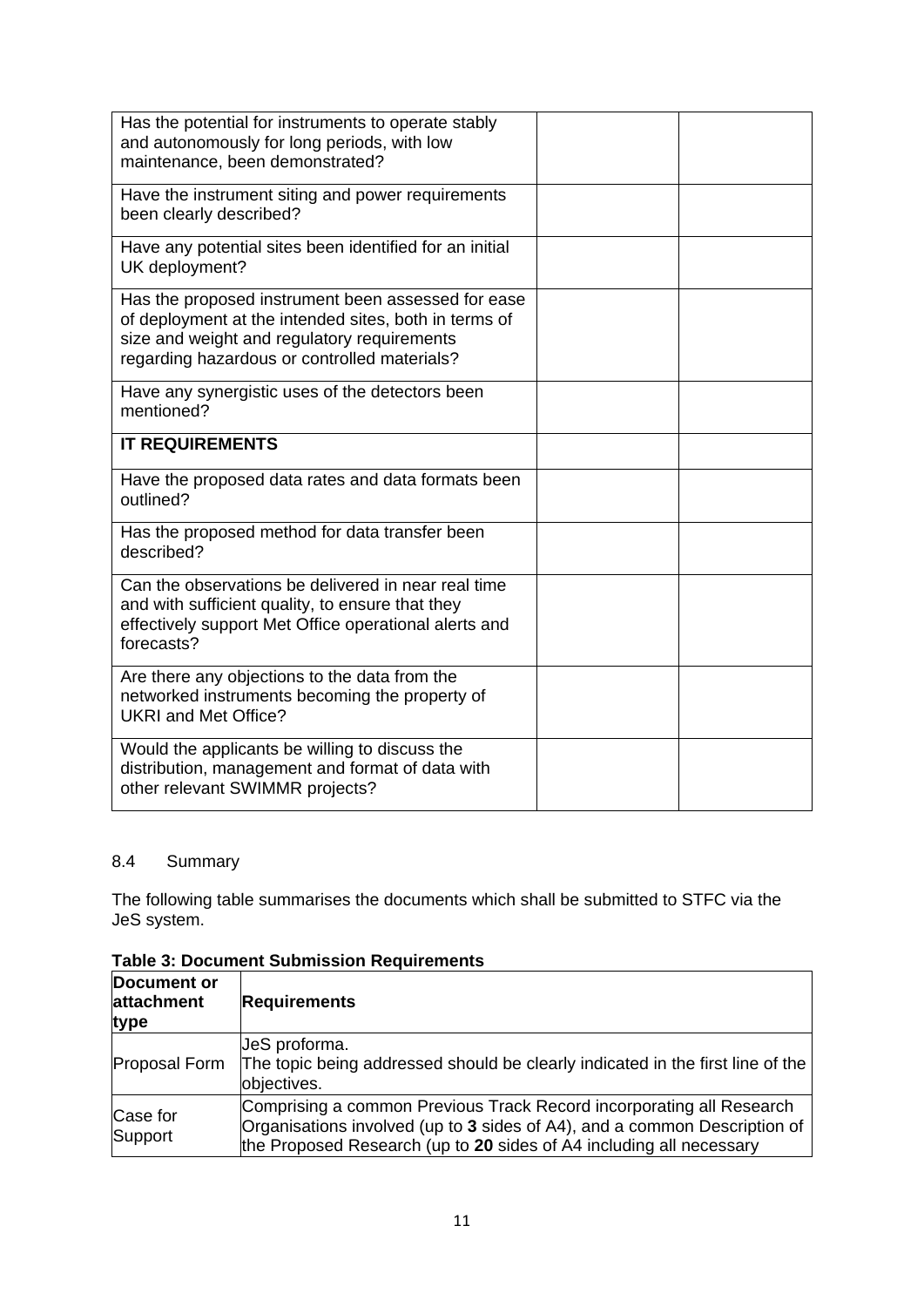|                                   | tables, references and figures). The latter will include a Compliancy Table<br>following the format in Table 2 and also a Milestone Table.<br>The justification of resources of up to 4 pages in length must be included in<br>the case for support.<br>The total page limit for the Case for Support is up to 27 pages. |
|-----------------------------------|--------------------------------------------------------------------------------------------------------------------------------------------------------------------------------------------------------------------------------------------------------------------------------------------------------------------------|
| <b>GANNT Chart</b>                | A scheduling chart and other relevant plans and participant responsibilities<br>(up to 2 sides $A4$ ).                                                                                                                                                                                                                   |
| Data<br>Management<br><b>Plan</b> | A 2 page data management plan should be submitted detailing the<br>requirements as set out on the STFC website                                                                                                                                                                                                           |
| Letters of<br>Support             | Letters of support can only be attached to the lead proposal. Project<br>Partner letters from the Met Office or other stakeholders are not expected.                                                                                                                                                                     |
| Other<br>attachments              | Please submit the Licensing and Knowledge Exchange document up to 2<br>sides of A4 under this heading.                                                                                                                                                                                                                   |
| Proposal cover<br><b>letter</b>   | This attachment should not be used except to flag up a significant issue to<br>the STFC Programme Office (e.g. a potential conflict of interest).                                                                                                                                                                        |

# **9. Eligibility**

Individual and organisational eligibility is detailed in on the [UKRI eligibility web pages.](https://www.ukri.org/funding/how-to-apply/eligibility/)

UKRI research and fellowship grants for all schemes may be held at approved UK Higher Education Institutions (HEIs), approved Research Council Institutes (RCIs) and approved Independent Research Organisations (IROs). Full details of approved RCIs and IROs can be found on the [UKRI website.](https://www.ukri.org/funding/how-to-apply/eligibility/)

Public Sector Research Establishments (PSREs) with 10 or more researchers with PhDs (or equivalent) are eligible to apply. If PSREs wishing to apply have not previously applied for UKRI funding and are not currently designated IRO status they will be required to complete an eligibility form, to ensure they have the required research capacity, systems and controls in place to manage the research and grant funding. PSRE applicants should contact STFC Programme Office at the earliest opportunity to discuss their interests in applying. UKRI's funding contribution for proposed projects will be at 80% of FEC (with the standard exceptions paid at 100% FEC). Indexation at the prevailing rate will be applied at the time of award.

#### **10. Assessment process**

Full proposals will be assessed by a streamlined peer review process involving consideration by a specially convened, expert, international assessment Panel. Representatives from the Met Office as the end user will also be present.

Applicants (PI plus a maximum three others) will be invited to present and discuss their proposal with the Panel. The Panel meeting will take place via Zoom. The Panel's assessment will be based both upon the quality of the proposal documentation and the clarification provided by the applicants at interview. The assessment criteria to be used will be as follows:

- Excellence. Originality and quality of the proposed research/innovation activities and the potential of the proposal to deliver original, high quality activities of national importance and international standing.
- Fit to Scheme. Proposals will be directly scored against the degree to which they address the objectives and scope of the relevant topic of the SWIMMR call as detailed in the General, Technical and Project Specific Requirements set out in this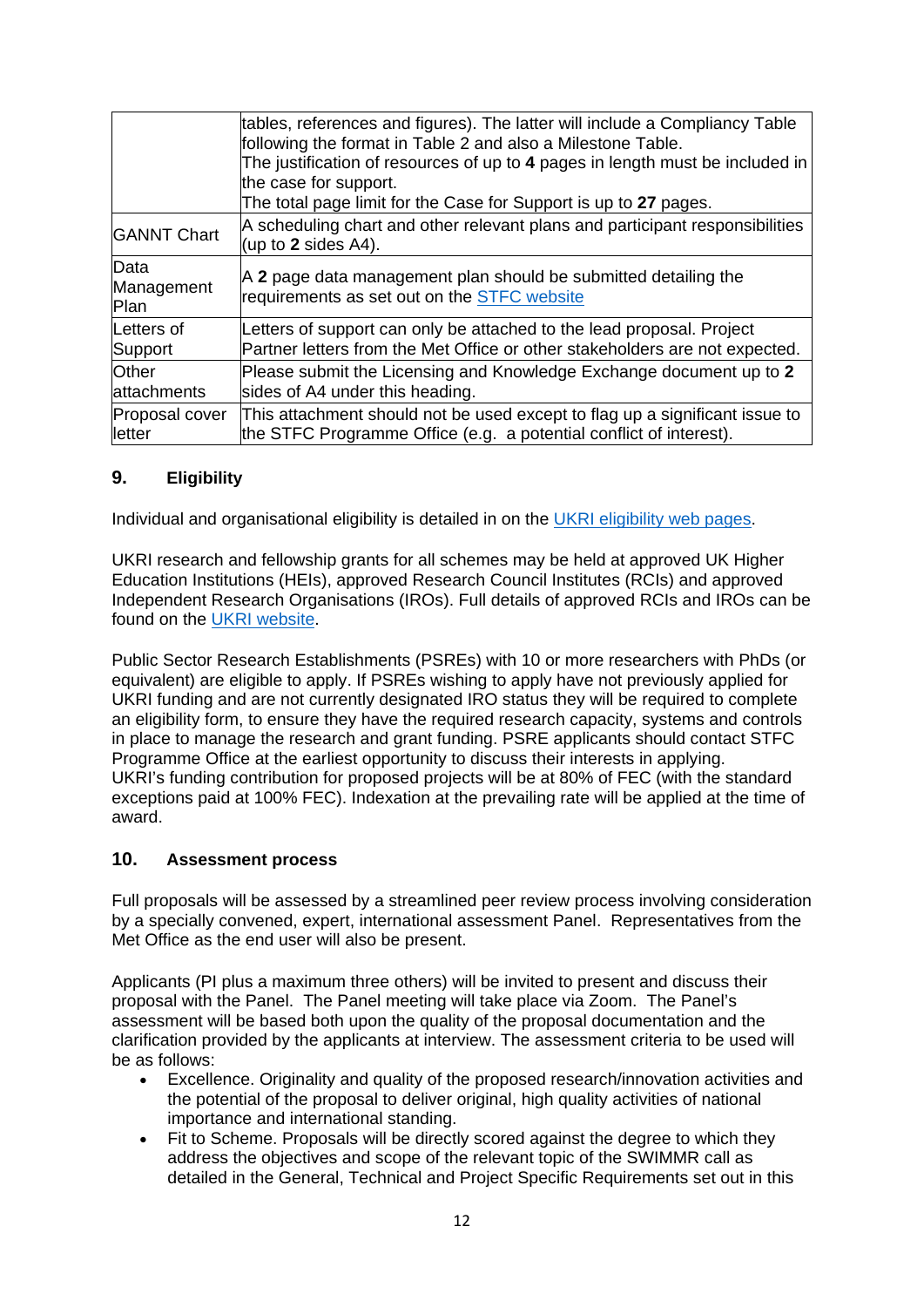document. Proposals which do not strongly meet the criteria of the call will not be considered for funding.

- Management arrangements. This includes resources and the effectiveness of the proposed management structure.
- Track record of applicants to demonstrate the ability to deliver the project.

Please note:

- There is no outline/EOI stage under this call.
- Proposals will not be sent to external reviewers, therefore there will not be a PI/applicant written response to reviewers' comments stage; PIs will be invited to attend the assessment panel meeting to address any questions.
- Applicants will be given limited feedback from the Panel summarising the reasons why the proposal was successful/unsuccessful. No further feedback will be available.

The recommendations of the Peer Review Panel for each proposal will be considered by the SWIMMR Programme Board. The Board will make recommendations on the overall fit and coherence of the S5 proposals in line with the expected interdependencies and any needs for further cross theme/cross programme coordination. A portfolio approach will be used to ensure the breadth of the scope is addressed. STFC will use the recommendations of the Assessment Panel and the SWIMMR Programme Board, along with the overall Call requirements and the available budget in making the final funding decisions.

Please note that grants are awarded under the [standard UKRI grant conditions.](https://www.ukri.org/funding/information-for-award-holders/grant-terms-and-conditions/) Additional grant conditions will also be added regarding reporting requirements and a formal IP agreement between the proposers and the Met Office.

# **11. Timetable**

#### **Table 4: Timetable**

| Announcement published                                                                         | Feb 2021                                                   |
|------------------------------------------------------------------------------------------------|------------------------------------------------------------|
| Deadline for initial discussion with the Met Office                                            | Tues 30 <sup>th</sup> March 2021                           |
| Deadline for submission of full proposals (including JeS form for funding<br>for design phase) | Tues 13th April 2021                                       |
| Peer Review panel assessment                                                                   | Weeks beginning 10 <sup>th</sup> /<br>17th May 2021        |
| <b>SWIMMR Programme Board meetings</b>                                                         | TBC                                                        |
| Latest date for award notification                                                             | Depends on SWIMMR<br>PB date                               |
| Latest start date for projects – design phase                                                  | $1st$ July 2021                                            |
| Submission of report for the outcome of design phase                                           | At least one month<br>prior to end date of<br>design phase |
| Latest possible end date for design phase                                                      | 30th June 2022                                             |
| Assessment of outcome of design phase (Peer Review Panel and<br><b>SWIMMR Programme Board)</b> | ASAP once design<br>phase report has been<br>submitted.    |
| Submission of proposal for implementation phase                                                | <b>TBC</b>                                                 |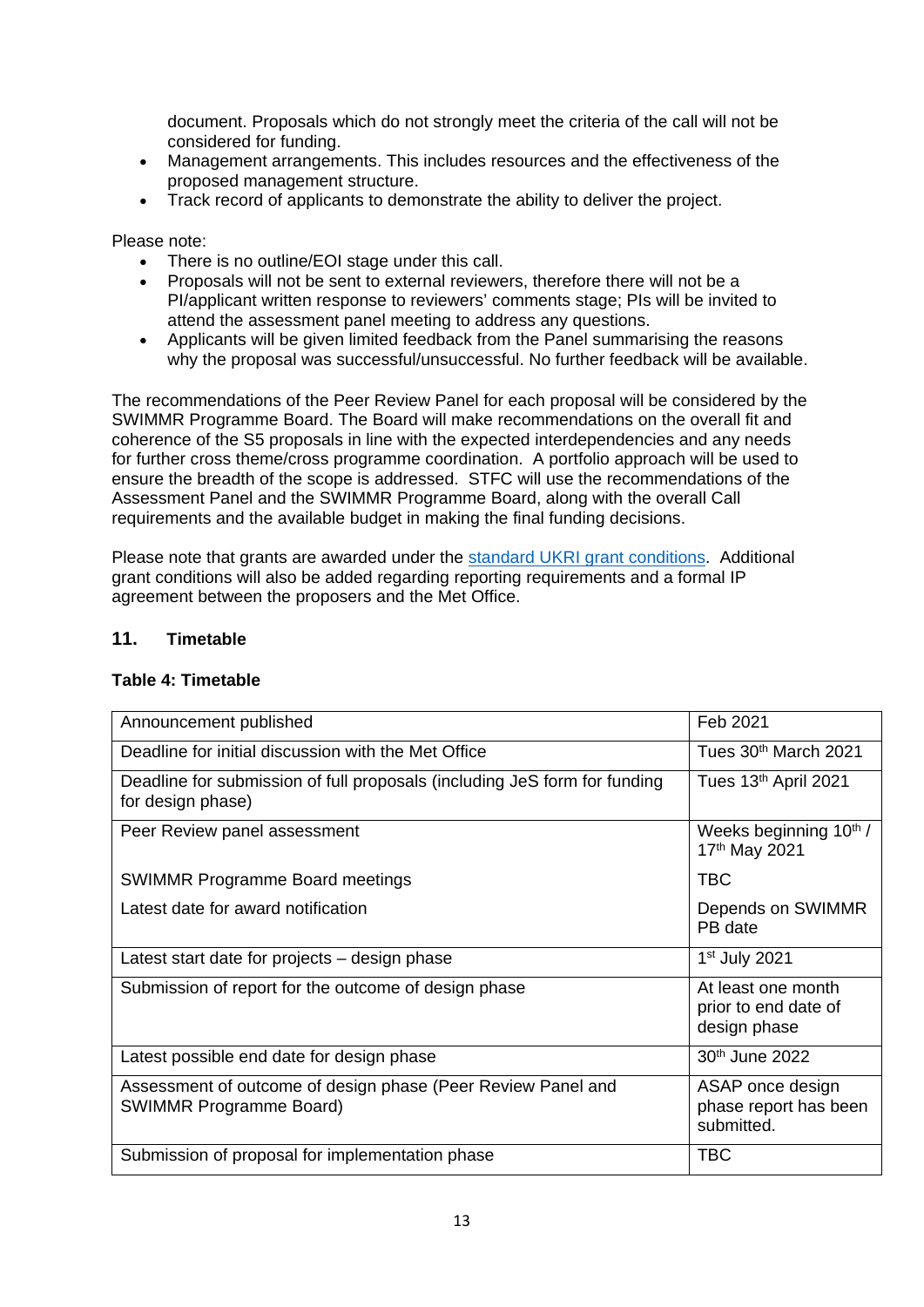| <b>TBC</b><br>Peer Review Panel assessment |                             |
|--------------------------------------------|-----------------------------|
| <b>SWIMMR Programme Board meetings</b>     | <b>TBC</b>                  |
| Latest date for award notification         | <b>TBC</b>                  |
| Project completion - latest date           | 31 <sup>st</sup> March 2024 |

### **12. Contacts**

For eligibility, submission, and peer review queries, please contact Sarah Garlick, STFC Programme Office: [SWIMMRSTFC@stfc.ac.uk](mailto:SWIMMRSTFC@stfc.ac.uk)

For scientific and remit queries, please contact the Senior Programme Manager (SPM): [ian.mccrea@stfc.ac.uk](mailto:ian.mccrea@stfc.ac.uk) 

For Met Office inquiries please contact: [simon.machin@metoffice.gov.uk](mailto:simon.machin@metoffice.gov.uk) or [david.jackson@metoffice.gov.uk](mailto:david.jackson@metoffice.gov.uk)

Enquiries relating to technical aspects of the Je-S form should be addressed to the Je-S helpdesk Email: [JeSHelp@je-s.ukri.org.](mailto:JeSHelp@je-s.ukri.org) The Helpdesk is staffed Monday to Thursday 8:30 am to 5pm and Fridays 8:30am to 4:30pm (excluding public and other holidays).

#### **13. Useful links**

Below is a list of links applicants may find useful when applying for UKRI grants:

[Peer Review Framework](https://stfc.ukri.org/files/peer-review-framework/)

**ResearchFish** 

[Equality and Diversity](https://stfc.ukri.org/funding/promoting-equality-and-diversity/) 

[Unconscious Bias](https://stfc.ukri.org/files/unconscious-bias-briefing/) 

[JeS Handbook](https://je-s.rcuk.ac.uk/handbook/index.htm)

[STFC Research Grants Handbook](https://stfc.ukri.org/research-grants-handbook/) 

**UKRI Terms and Conditions**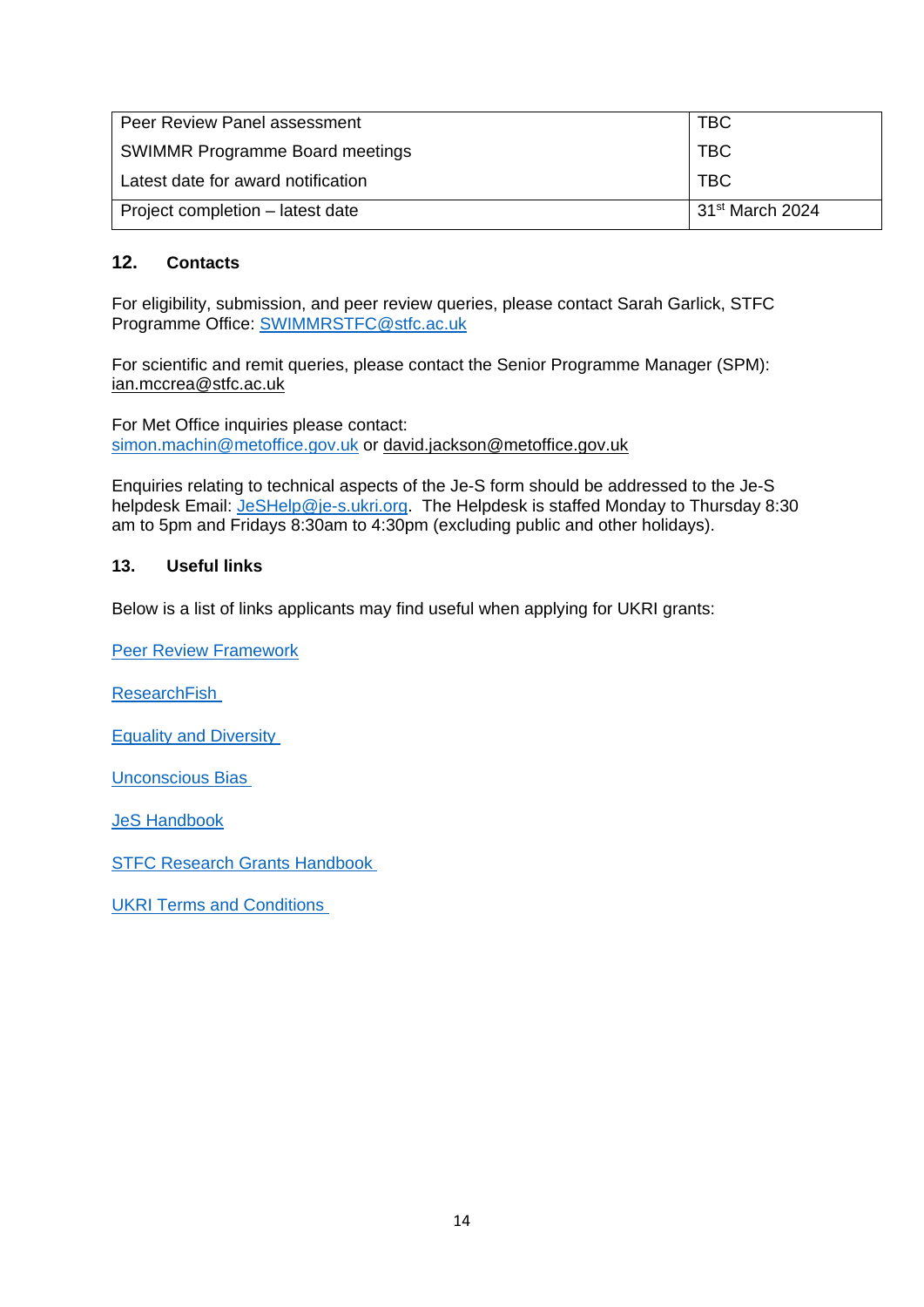# <span id="page-14-0"></span>**Annex 1**

# **UKRI Guidance for Outcomes Reporting of SWIMMR projects on Researchfish**

# **Background**

UK Research and Innovation uses the researchfish online system to collect information on the outcomes that have arisen from UKRI-funded research and training. Recipients of UKRI funding are required to report emerging outputs, outcomes and impacts for the duration of their awards and for up to five years beyond. Captured outputs are crucial for demonstrating the benefit of SWIMMR activities. Information provided will be made publicly available through the [Gateway to Research](http://gtr.rcuk.ac.uk/) portal. Following the submission period, UKRI and the Department for Business, Energy and Industrial Strategy (BEIS) will review the information submitted to researchfish as part of our ongoing monitoring and evaluation activities.

## **Deadlines**

Outcomes can be entered into researchfish at any time, but once a year there is a formal submission period when researchers are required to confirm that their outcomes information is accurate and up-to-date. The UKRI submission period normally takes place **between early February and mid-March.** 

## **Section Guidance**

The researchfish system provides general guidance about how to use the system and provide information that is of interest to funders. The following tables provide additional guidance about reporting on SWIMMR awards that should be used to **supplement regular reporting**.

| <b>Section</b>                     | <b>Guidance</b>                                                                                                                                                                                                                                                                                                                                                                                                                                                                                                                                                                                                                                                                                                                                                                                                                                                                                                                                                                                                                                                               |
|------------------------------------|-------------------------------------------------------------------------------------------------------------------------------------------------------------------------------------------------------------------------------------------------------------------------------------------------------------------------------------------------------------------------------------------------------------------------------------------------------------------------------------------------------------------------------------------------------------------------------------------------------------------------------------------------------------------------------------------------------------------------------------------------------------------------------------------------------------------------------------------------------------------------------------------------------------------------------------------------------------------------------------------------------------------------------------------------------------------------------|
| Collaborations and<br>Partnerships | Within the answers of the section 'details of the collaborator(s)<br>and/or partner(s)' please:<br>Identify the collaborations/partnerships that were included as<br>part of the original application<br>Identify any additional collaborations/partnerships within that<br>$\bullet$<br>arose during the course of the award and where appropriate,<br>highlight the extension of collaborations/partnerships beyond<br>the lifetime of the award<br>Include collaborations/partnerships that are not directly<br>$\bullet$<br>related to SWIMMR but have arisen due to contacts made<br>through the programme and identify them as such if relevant<br>Classify the collaborations based on the following list:<br><b>STFC-NERC collaboration</b><br>$\Omega$<br>STFC/NERC-Industry collaboration<br>$\circ$<br>STFC/NERC-University collaboration<br>$\circ$<br>STFC/NERC-Other research council collaboration<br>$\Omega$<br>Industry-Industry collaboration<br>$\circ$<br>University-University collaboration<br>$\circ$<br>University-Industry collaboration<br>$\circ$ |
| Further funding                    | Within your answers to this section please:<br>Identify any further funding obtained by participants of your<br>$\bullet$<br>SWIMMR project, including collaborators, for both space<br>weather research and that outside the field.                                                                                                                                                                                                                                                                                                                                                                                                                                                                                                                                                                                                                                                                                                                                                                                                                                          |
| <b>Next Destination</b>            | Within your answers to this section please:                                                                                                                                                                                                                                                                                                                                                                                                                                                                                                                                                                                                                                                                                                                                                                                                                                                                                                                                                                                                                                   |

#### **A. Common Question Set**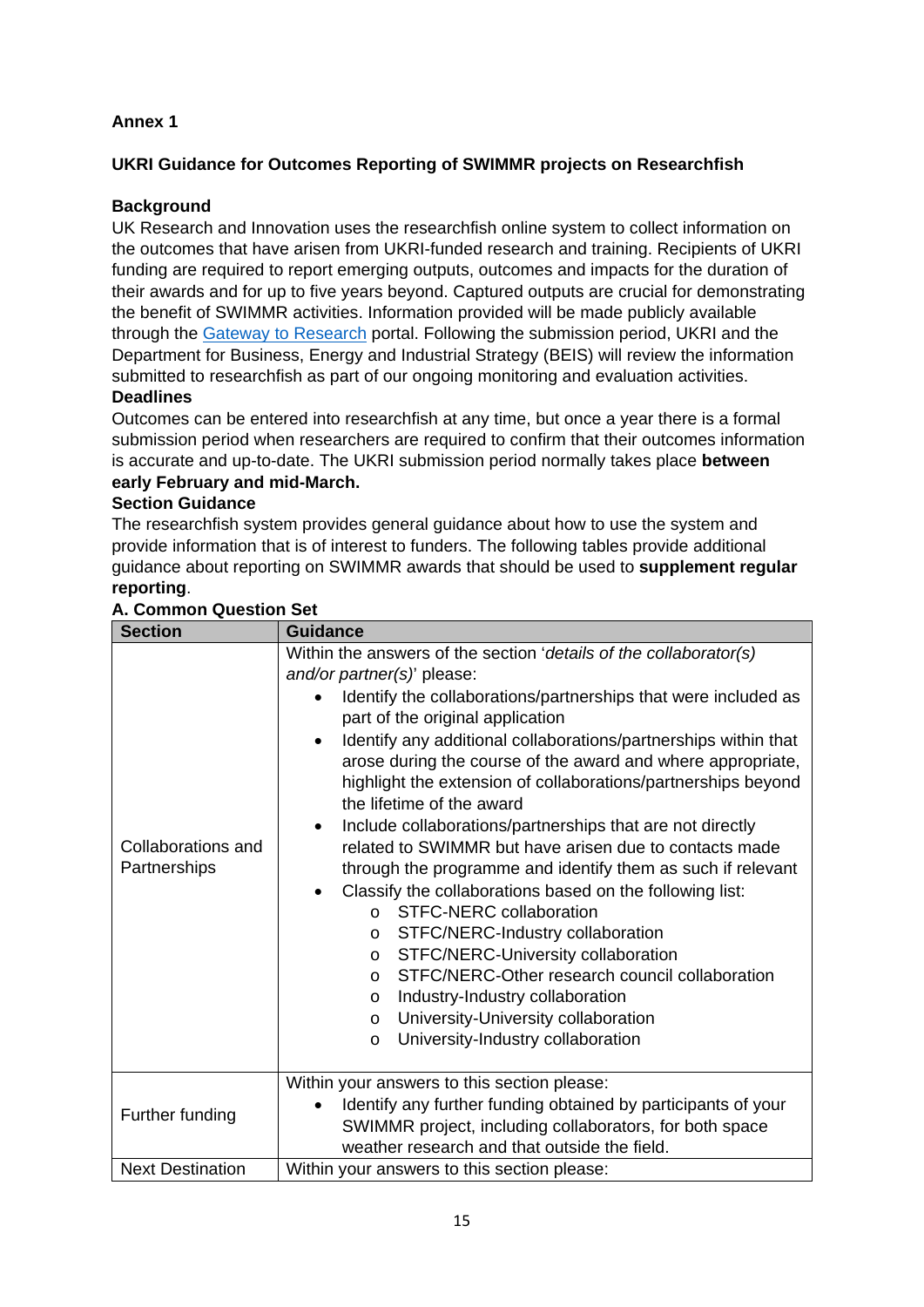| <b>Section</b>                                                                                                                                                                                   | <b>Guidance</b>                                                                                                                                                                                                                                                                                                                                                                                                                                                                                                                                                                                                                                                                                                                                                                                                                                                                                                                                                                                            |
|--------------------------------------------------------------------------------------------------------------------------------------------------------------------------------------------------|------------------------------------------------------------------------------------------------------------------------------------------------------------------------------------------------------------------------------------------------------------------------------------------------------------------------------------------------------------------------------------------------------------------------------------------------------------------------------------------------------------------------------------------------------------------------------------------------------------------------------------------------------------------------------------------------------------------------------------------------------------------------------------------------------------------------------------------------------------------------------------------------------------------------------------------------------------------------------------------------------------|
|                                                                                                                                                                                                  | Identify the next destination of participants from all<br>$\bullet$<br>participants in your project, including those outside your<br>organisation                                                                                                                                                                                                                                                                                                                                                                                                                                                                                                                                                                                                                                                                                                                                                                                                                                                          |
| Engagement<br><b>Activities</b>                                                                                                                                                                  | No additional guidance for SWIMMR awards                                                                                                                                                                                                                                                                                                                                                                                                                                                                                                                                                                                                                                                                                                                                                                                                                                                                                                                                                                   |
| <b>Artistic &amp; Creative</b>                                                                                                                                                                   |                                                                                                                                                                                                                                                                                                                                                                                                                                                                                                                                                                                                                                                                                                                                                                                                                                                                                                                                                                                                            |
| Products<br>Medical Products,<br>Interventions &<br><b>Clinical Trials</b><br>Research<br>Databases &<br><b>Models</b><br>Research Tools &<br>Methods<br>Software &<br><b>Technical Products</b> | Within your answers to this section please:<br>Provide details of the subsequent use of the outcome<br>Please describe any technology that has been<br>$\bullet$<br>developed/built/commissioned in UK labs due to SWIMMR<br>Please indicate if any models or products from SWIMMR<br>$\bullet$<br>have been adopted or had any interest shown from the<br>international community                                                                                                                                                                                                                                                                                                                                                                                                                                                                                                                                                                                                                         |
| Influence on Policy,<br>Practice, Patients &<br>the Public                                                                                                                                       | No additional guidance for SWIMMR awards                                                                                                                                                                                                                                                                                                                                                                                                                                                                                                                                                                                                                                                                                                                                                                                                                                                                                                                                                                   |
| Intellectual<br>Property &<br>Licensing                                                                                                                                                          | If available, please include the total value of turnover and the share<br>of turnover attributed to SWIMMR partners                                                                                                                                                                                                                                                                                                                                                                                                                                                                                                                                                                                                                                                                                                                                                                                                                                                                                        |
| Spin Outs                                                                                                                                                                                        | No additional guidance for SWIMMR awards                                                                                                                                                                                                                                                                                                                                                                                                                                                                                                                                                                                                                                                                                                                                                                                                                                                                                                                                                                   |
| Awards &<br>Recognition                                                                                                                                                                          | No additional guidance for SWIMMR awards                                                                                                                                                                                                                                                                                                                                                                                                                                                                                                                                                                                                                                                                                                                                                                                                                                                                                                                                                                   |
| Use of Facilities &<br><b>Resources</b>                                                                                                                                                          | In addition to existing facilities, please include new facilities and<br>resources created from SWIMMR in this section, and outline the<br>future use and impact in the 'subsequent impacts' box (as well as<br>any current use if already ongoing)                                                                                                                                                                                                                                                                                                                                                                                                                                                                                                                                                                                                                                                                                                                                                        |
| Other Outputs &<br>Knowledge / Future<br>Steps                                                                                                                                                   | Must be completed for all SWIMMR awards. Please add a new entry<br>in this section for each title below and include the information<br>described. If further information is available that is not covered by<br>these entries, please add as many other entries as required to cover<br>the outputs of the award.<br><b>Entry 1: Publications</b><br>If a publications has co-authorship across disciplines<br>state DOI, state disciplines involved<br>$\circ$<br>If a publication has involved a UK/UK or UK/international<br>collaboration<br>State DOI, state countries involved, state affiliation of<br>lead and/or senior author<br><b>Entry 2: MIDRI</b><br>We are interested in any multi-disciplinary research and innovation<br>that has taken place, whether or not outputs such as IP or<br>publications have arisen from it. Please outline here if applicable:<br>Number of projects/teams involved in MIDRI before, during<br>and after the programme, including those directly related to |